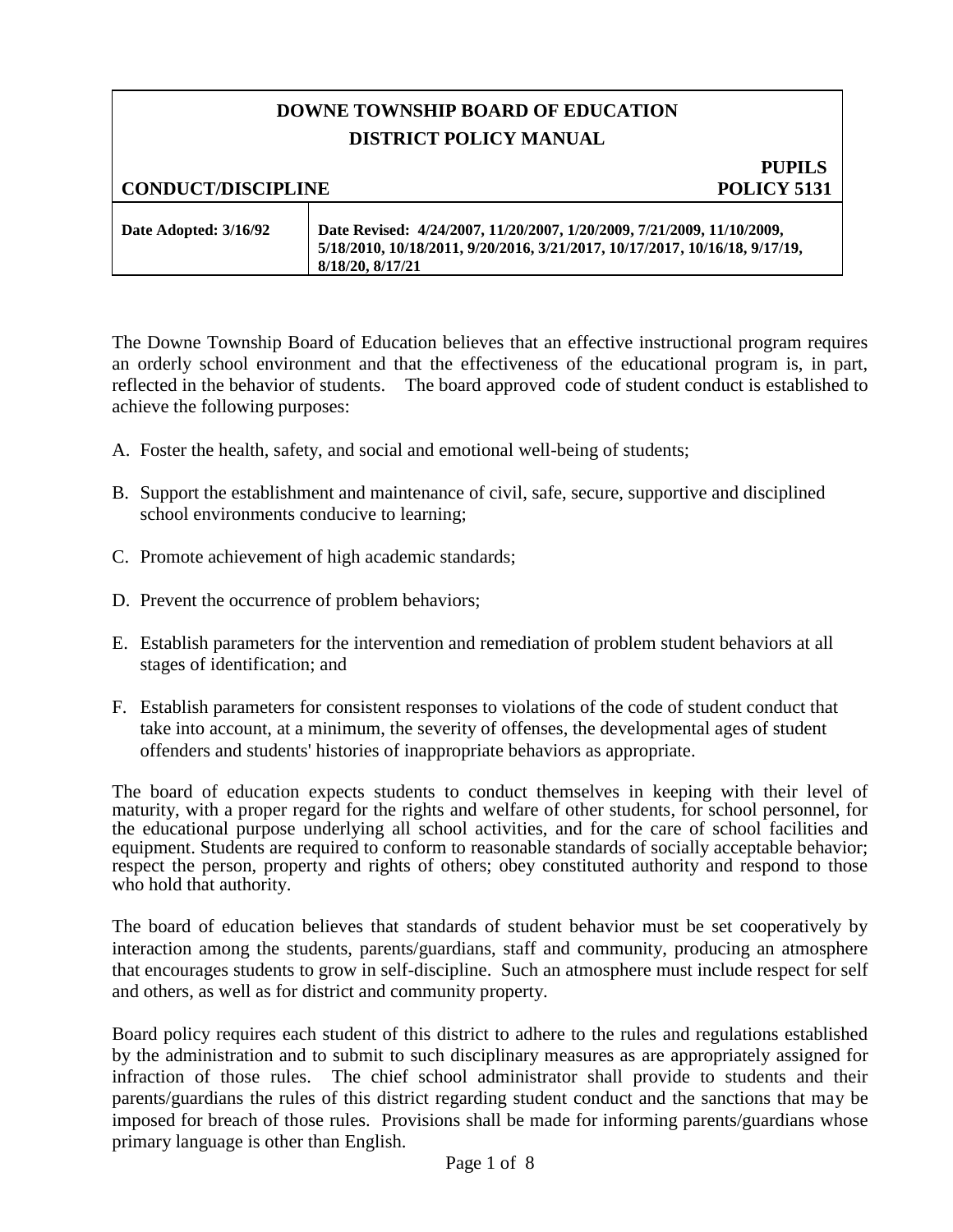The chief school administrator shall establish the degree of order necessary to the educational program in which students are engaged.

#### Code of Conduct

The chief school administrator shall oversee the development of and the board shall approve a code of student conduct which establishes standards, policies and procedures for positive student development and student behavioral expectations on school grounds, including on a school bus or at school sponsored functions. The code of conduct shall be based on parent/guardian, student and community involvement, and locally determined core ethical values. The chief school administrator has the right and authority to impose a consequence on a student for conduct away from school grounds that is consistent with the board's approved code of student conduct, pursuant to N.J.A.C. 6A:16-7.1 and N.J.A.C. 6A:16-7.6.

This authority shall be exercised only when it is reasonably necessary for the student's physical or emotional safety, security and well-being or for reasons relating to the safety, security and wellbeing of other students, staff or school grounds, pursuant to N.J.S.A. 18A:25-2 and 18A:37-2, and when the conduct which is the subject of the proposed consequence materially and substantially interferes with the requirements of appropriate discipline in the operation of the school. The board shall direct development of detailed regulations suited to the age level of the students and the physical facilities of the individual schools.

The district code of conduct shall contain:

- A. A description of student responsibilities that includes expectations for academic achievement, behavior and attendance;
- B. A description of behaviors that will result in suspension or expulsion;
- C. A description of the students' rights to:
	- 1. Advance notice of behaviors that will result in suspensions or expulsions;
	- 2. Education that supports student development into productive citizens;
	- 3. Attendance in safe and secure school environment;
	- 4. Attendance in school irrespective of marriage, pregnancy, or parenthood;
	- 5. Due process and appeal procedures in accordance with law and board policy;
	- 6. Parent notifications consistent with board policy and law for law enforcement interviews (5145.11 Questioning and Apprehension), short-term and long-term suspension (5114 Suspension and Expulsion), due process and appeal procedures, and attendance (5113) Attendance, Absences and Excuses);
	- 7. Records and privacy protections (5125 Student Records).
- D. A description of comprehensive behavioral supports that promote positive student development and assist each student in fulfilling the district behavioral expectations established including:
	- 1. Positive reinforcement for good conduct and academic success;
	- 2. Supportive interventions and referral services;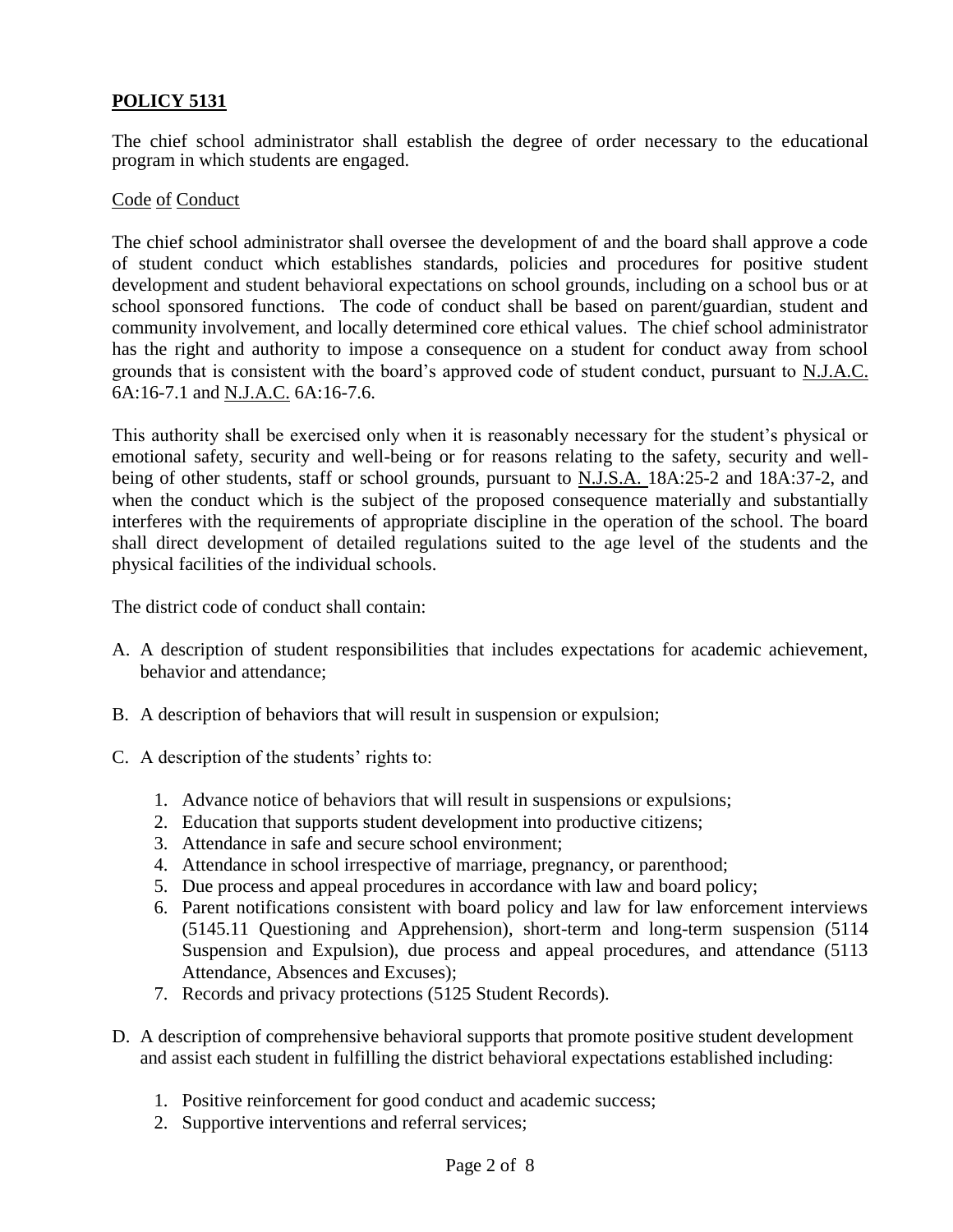- 3. Remediation of problem behavior that takes into account the behavior's nature, the students' developmental ages and the students' histories of problem behaviors and performance; and
- 4. Behavioral interventions and supports for students with an IEP or accommodation plans.
- E. A description of responses to violations of behavioral expectations that, at a minimum, are graded according to the severity of the offenses, and consider the developmental ages of the student offenders and their histories of inappropriate behaviors that shall:
	- 1. Include a continuum of actions designed to remediate and, where necessary or required by law, to impose sanctions;
	- 2. Be consistent with other responses as required by law for serious offences including firearms, weapons and assault offenses;
	- 3. Ensure that the code of student conduct is applied equitably without regard to race, color, religion, ancestry, national origin, nationality, sex, gender, sexual orientation, gender identity or expression, marital, domestic-partnership, or civil-union, mental, physical, or sensory disability, or any other distinguishing characteristic;
	- 4. Be consistent with the provisions of <u>N.J.S.A.</u> 18A:6-1 regarding the corporal punishment of pupils.
- F. Expectations and consequences consistent board policies and procedures 5113 Attendance, Absences and excuses and 5131.1 Harassment, Intimidation and Bullying;
- G. A current list of community-based health and social service provider agencies available to support a student and the student's family, as appropriate, and a list of legal resources available to serve the community.

A student may be denied privileges such as participation in extracurricular activities, school functions, sports, graduation exercises or other privileges as disciplinary sanctions in order to maintain the order and integrity of the school environment.

### Student Behavioral Infractions

Students who display chronic behavioral or academic problems may be referred to the child study team by the chief school administrator for an evaluation to determine disability or the need for other services. Such referrals shall be in strict accordance with the due process regulations prescribed by the administrative code. Students so identified shall be provided with appropriate programs and services as prescribed by the child study team.

A student whose presence poses a continuing danger to persons or property, or an ongoing threat of disrupting the academic process, may be suspended in accordance with N.J.A.C. 6A:16-7.1 and N.J.A.C. 6A:16-7.3 or expulsion in accordance with N.J.A.C. 6A:16-7.5, following due process. However, one incident alone is not sufficient cause for an expulsion.

Any student who commits an assault (as defined by N.J.S.A. 2C:12-1) upon a board member, teacher, administrator or other employee of the board of education shall be suspended from school immediately according to procedural due process, and suspension in accordance with N.J.A.C. 6A:16-7.1 and N.J.A.C. 6A:16-7.3 or expulsion in accordance with N.J.A.C. 6A:16-7.5. However, one incident alone is not sufficient cause for an expulsion. Proceedings shall begin no later than 30 calendar days from the date of the student's suspension.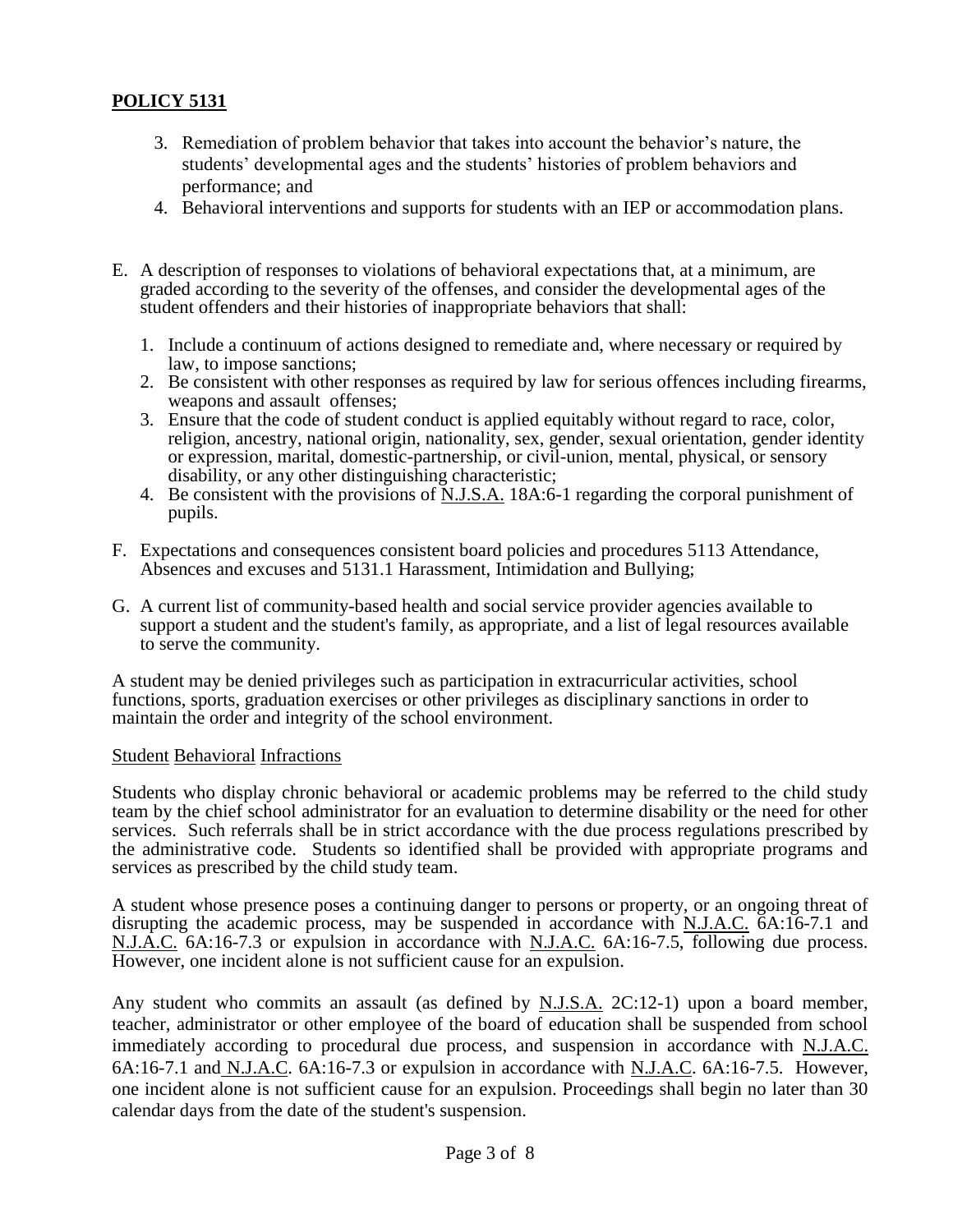The chief school administrator or his or her designee shall take appropriate measures to ensure that minority and male students shall not be disproportionately represented in detentions, suspensions, and expulsions.

#### Substance Abuse

In accordance with statute and code, penalties shall be assigned for use, possession and distribution of proscribed substances and drug paraphernalia. The penalties shall be graded according to the severity of the offense in accordance with policy 5131.6 Substance Abuse. Infractions shall be reported to the local law enforcement agency in accordance with the district's memorandum of agreement. Confidentiality shall be protected in accordance with federal and state law.

#### Weapons Offenses

Any student who is convicted or adjudicated delinquent for possession of a firearm or a crime while armed with a firearm or found knowingly in possession of a firearm on any school property or on a school bus or at a school-sponsored function shall be immediately removed from the school's regular education program for a period of not less than one calendar year. The chief school administrator may modify this suspension on a case-by-case basis. Each student so removed shall be placed in an alternative educational program or on home instruction pending alternative education program placement and shall be entitled to a hearing before the board. The hearing shall take place no later than 30 days following the day the student is removed from the regular education program and shall be closed to the public.

The principal shall be responsible for the removal of such students and shall immediately report them to the chief school administrator. The principal shall also notify the appropriate law enforcement agency of a possible violation of the New Jersey Code of Criminal Justice.

The chief school administrator shall determine at the end of the year whether the student is prepared to return to the regular education program, in accordance with N.J.A.C. 6A:16-5.5(i).

Teaching staff members and other employees of this board having authority over students shall take such lawful means as may be necessary to control the disorderly conduct of students in all situations and in all places where such students are within the jurisdiction of this board.

#### Harassment, Intimidation or Bullying

The board expects all students to treat each other with civility and respect and not to engage in behavior that is disruptive or violent. This type of behavior interferes with a student's ability to learn and a school's ability to educate its students in a safe environment. Therefore, the school district will not tolerate acts of harassment, intimidation or bullying.

The board prohibits acts of harassment, intimidation or bullying against any student in accordance with board policy 5131.1 Harassment, Intimidation and Bullying, and law.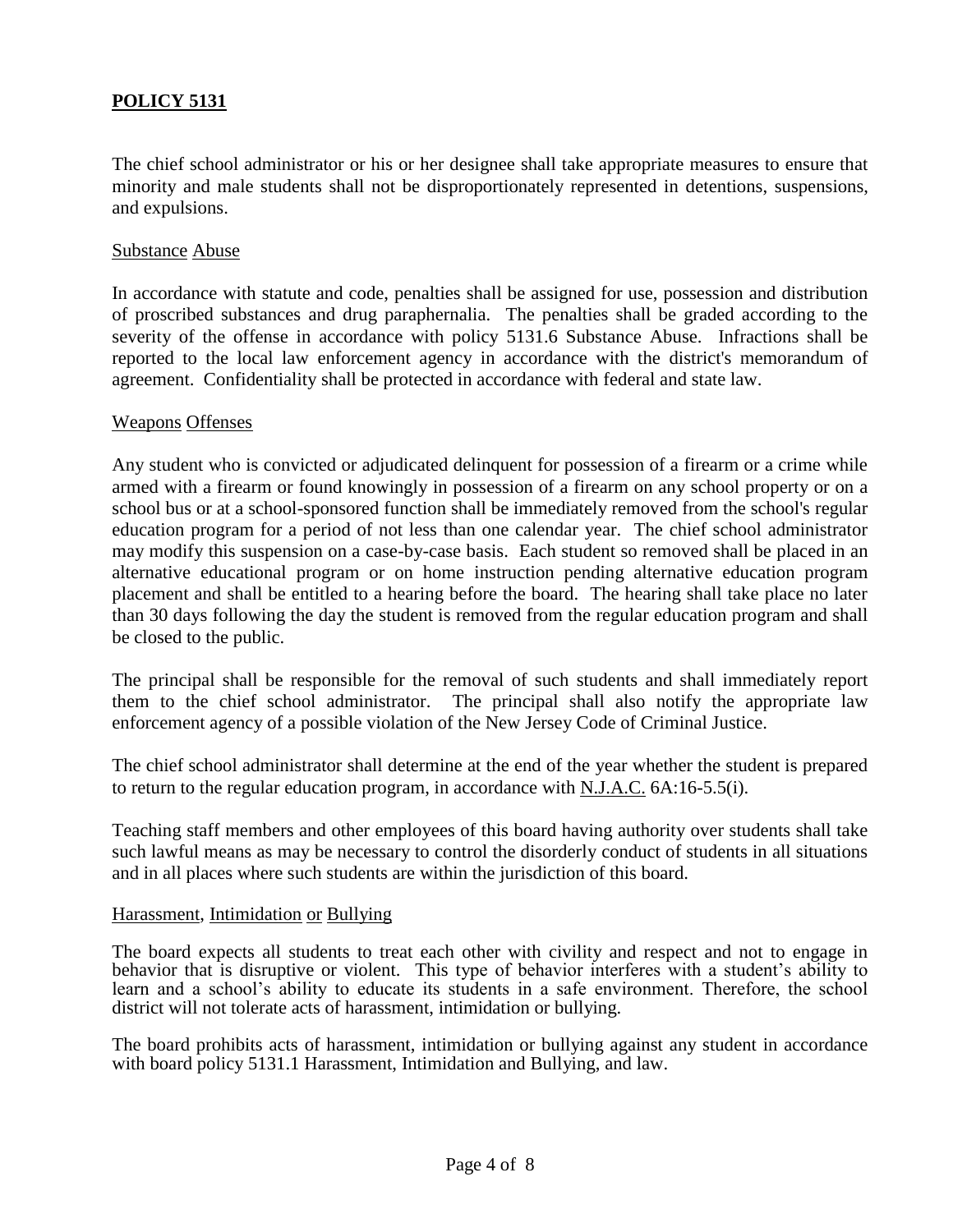"Harassment, intimidation or bullying" is defined as any gesture, any written, verbal or physical act, or any electronic communication, whether it be a single incident or a series of incidents, that is reasonably perceived as being motivated either by any actual or perceived characteristic, such as race, color, religion, ancestry, national origin, gender, sexual orientation, gender identity or expression, or a mental, physical or sensory disability, or by any other distinguishing characteristic, that takes place on school grounds**,** at any school-sponsored function or on a school bus, or off school grounds in accordance with law, and that substantially disrupts or interferes with the orderly operation of the school or the rights of other students and that:

- A. A reasonable person should know, under the circumstances, will have the effect of physically or mentally harming a student or damaging the student's property, or placing a student in reasonable fear of physical or mental harm to his/her person or damage to his/her property; or
- B. Has the effect of insulting or demeaning any student or group of students; or
- C. Creates a hostile educational environment by interfering with the student's education or by severely or pervasively causing physical or emotional harm to the student.

"Electronic communication" means a communication that is transmitted by means of an electronic device, including, but not limited to a telephone, cellular phone, computer, or pager, that takes place on school grounds, at any school-sponsored function or on a school bus.

#### Students with Disabilities

Classified students are subject to the same disciplinary procedures as nondisabled students and may be disciplined in accordance with their IEP. However, before disciplining a classified student, it must be determined that:

- A. The student's behavior is not primarily caused by his/her educational disability;
- B. The program that is being provided meets the student's needs.

Staff shall comply with state and federal law and the regulations of the New Jersey administrative code in dealing with discipline and/or suspension of all students with disabilities.

#### Policy and Procedure Development, Review and Dissemination

The standards and procedures developed to implement this policy shall be aligned with the board approved code of student conduct and accepted board approved core ethical values. Policies, standards and procedures shall be based on parent, student and community involvement which represents, where possible, the composition of the schools and community, in accordance with N.J.A.C. 6A:16-7.1.

This policy shall be reviewed annually and updated along with the code of student conduct. This process shall include:

- A. Parent, student and community involvement which represents, where possible, the composition of the schools and community;
- B. Consideration of the findings of the annual reports of student conduct, suspensions and expulsions; and incidences reported under the Student Safety Data System (SSDS).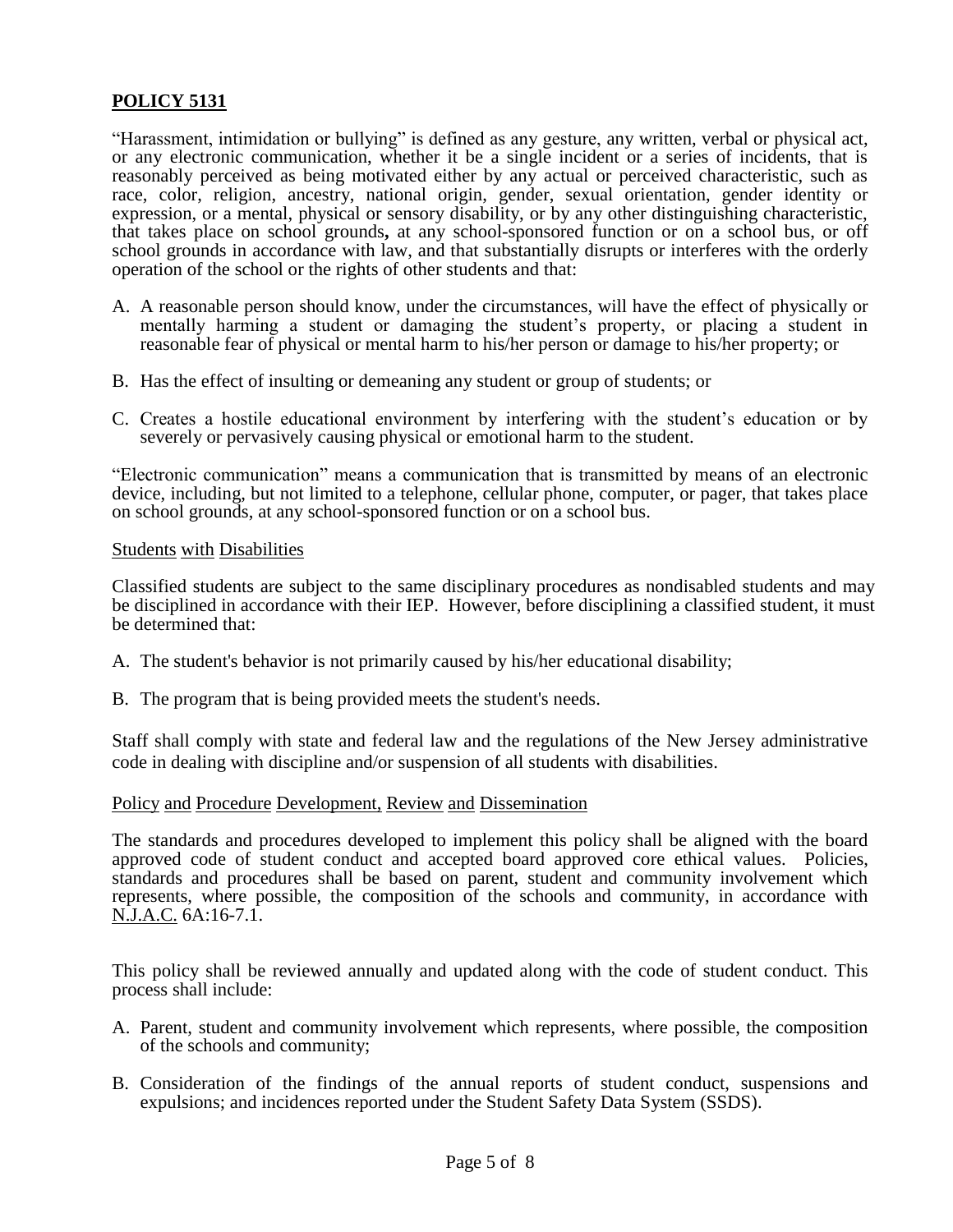#### **Implementation**

Legal References:

The chief school administrator shall ensure that the rules for this policy are applied consistently with the district's code of student conduct (N.J.A.C. 6A:16-7) and all applicable laws and regulations and that all disciplinary sanctions are carried out with necessary due process.

The board shall review and update the code of student conduct annually. The code of student conduct shall be disseminated annually to all school staff, students and parents/guardians.

The chief school administrator shall report as required by law to the New Jersey Department of Education on student conduct, including all student suspension and expulsion and incidences reported under the Electronic Violence and Vandalism Reporting System.

Employees shall receive annual training on the code of student conduct, including training on the prevention, intervention, and remediation of student conduct that violates the code of student conduct. Information on the code of student conduct shall be incorporated into the orientation for new employees.

This and all related policies shall be reviewed on a regular basis.

| N.J.S.A. 2A:4A-60 et al.Disclosure of juvenile information; penalties for |                                                                |  |  |
|---------------------------------------------------------------------------|----------------------------------------------------------------|--|--|
|                                                                           | disclosure                                                     |  |  |
| N.J.S.A. 2C:12-1                                                          | Definition of assault                                          |  |  |
| N.J.S.A. 2C:33-19                                                         | Paging devices, possession by students                         |  |  |
| N.J.S.A. 2C:39-5                                                          | Unlawful possession of weapons                                 |  |  |
| N.J.S.A. 18A:6-1                                                          | Corporal punishment of pupils                                  |  |  |
| N.J.S.A. 18A:11-1                                                         | General mandatory powers and duties                            |  |  |
| N.J.S.A. 18A:25-2                                                         | Authority over pupils                                          |  |  |
| N.J.S.A. 18A:36-19a                                                       | Student records                                                |  |  |
| N.J.S.A. 18A:37-1 et seq. Discipline of Pupils                            |                                                                |  |  |
| See particularly:                                                         |                                                                |  |  |
| N.J.S.A. 18A:37-13.2, -14                                                 |                                                                |  |  |
| <u>N.J.S.A.</u> 18A:37-15 <u>et seq.</u>                                  | Harassment, intimidation, and bullying                         |  |  |
| N.J.S.A. 18A:40A-1 et seq.Substance Abuse                                 |                                                                |  |  |
|                                                                           | N.J.S.A. 18A:54-20 Powers of board (county vocational schools) |  |  |
| N.J.A.C. 6A:14-2.8                                                        | Discipline/suspension/expulsions                               |  |  |
| N.J.A.C. 6A:16-1.1et seq. Programs to Support Student Development         |                                                                |  |  |
| See particularly:                                                         |                                                                |  |  |
| N.J.A.C. 6A:16-2.4,                                                       |                                                                |  |  |
| $-4.1, -5.1, -5.4, 5.6, 5.7, -6.1,$                                       |                                                                |  |  |
| $-6.2, -7.1, -7.5, -7.7, -7.8$                                            |                                                                |  |  |
|                                                                           |                                                                |  |  |

20 U.S.C.A. 1415(k) Individual with Disabilities Education Act Amendments of 1997

Bethel School District No. 403, v. Fraser, 478 U.S. 675 (1986)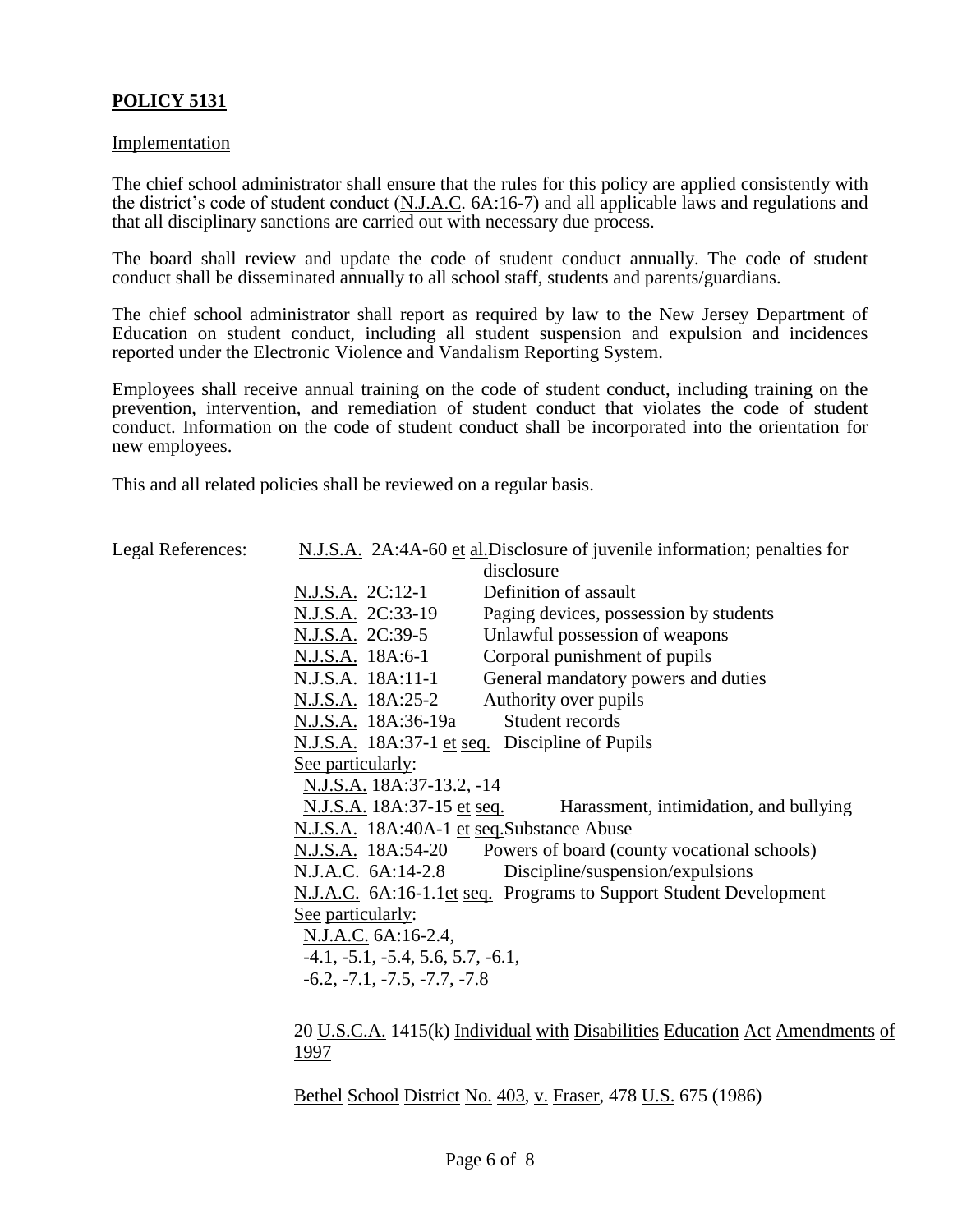Hazelwood v. Kuhlmeier 484 U.S. 260 (1988)

Honig v. Doe, 484 U.S. 305 (1988)

See also Commissioners' Decisions indexed under "Pupils – Punishment of" in Index to N.J. School Law Decisions

Every Student Succeeds Act of 2015, Pub. L. 114-95, 20 U.S.C.A. 6301 et seq.

L.W. v. Toms River Regional Schools Board of Education, N.J., No. A-111-05 (Feb. 22, 2007), 2007 N.J. LEXIS 184. The New Jersey Supreme Court ruled that a school district may be held liable under the New Jersey Law Against Discrimination (LAD), N.J.S.A. 10:5-1 to -49, when students harass another student because of his perceived sexual orientation. A district school will be liable for such harassment if it knew or should have known of the harassment but failed to take reasonable remedial actions. The matter was remanded to the Director of the Division on Civil Rights.

A Uniform State Memorandum of Agreement Between Education and Law Enforcement Officials

| <b>Cross References:</b> | 1220    | Ad hoc advisory committees                                    |
|--------------------------|---------|---------------------------------------------------------------|
|                          | 1410    | Local units                                                   |
|                          | 3517    | Security                                                      |
|                          | 3541.33 | <b>Transportation safety</b>                                  |
|                          | 4131/   | Staff development; inservice education/visitation conferences |
|                          | 4131.1  | Employee protection                                           |
|                          | 4231/   | Staff development; inservice education/visitation conferences |
|                          | 4231.1  |                                                               |
|                          | 4248    | Employee protection                                           |
|                          | 5000    | Concepts and roles in pupil personnel                         |
|                          | 5010    | Personal goals and objectives for pupils                      |
|                          | 5020    | Role of parents/guardians                                     |
|                          | 5113    | Absences and excuses                                          |
|                          | 5114    | Suspension and expulsion                                      |
|                          | 5124    | Reporting to parents/guardians                                |
|                          | 5127    | Commencement activities                                       |
|                          | 5131.5  | Vandalism/violence                                            |
|                          | 5131.6  | Drugs, alcohol, tobacco (substance abuse)                     |
|                          | 5131.7  | Weapons and dangerous instruments                             |
|                          | 5132    | Dress and grooming                                            |
|                          | 5145    | Rights                                                        |
|                          | 5145.2  | Freedom of speech/expression                                  |
|                          | 5145.4  | Equal educational opportunity                                 |
|                          | 5145.6  | Pupil grievance procedure                                     |